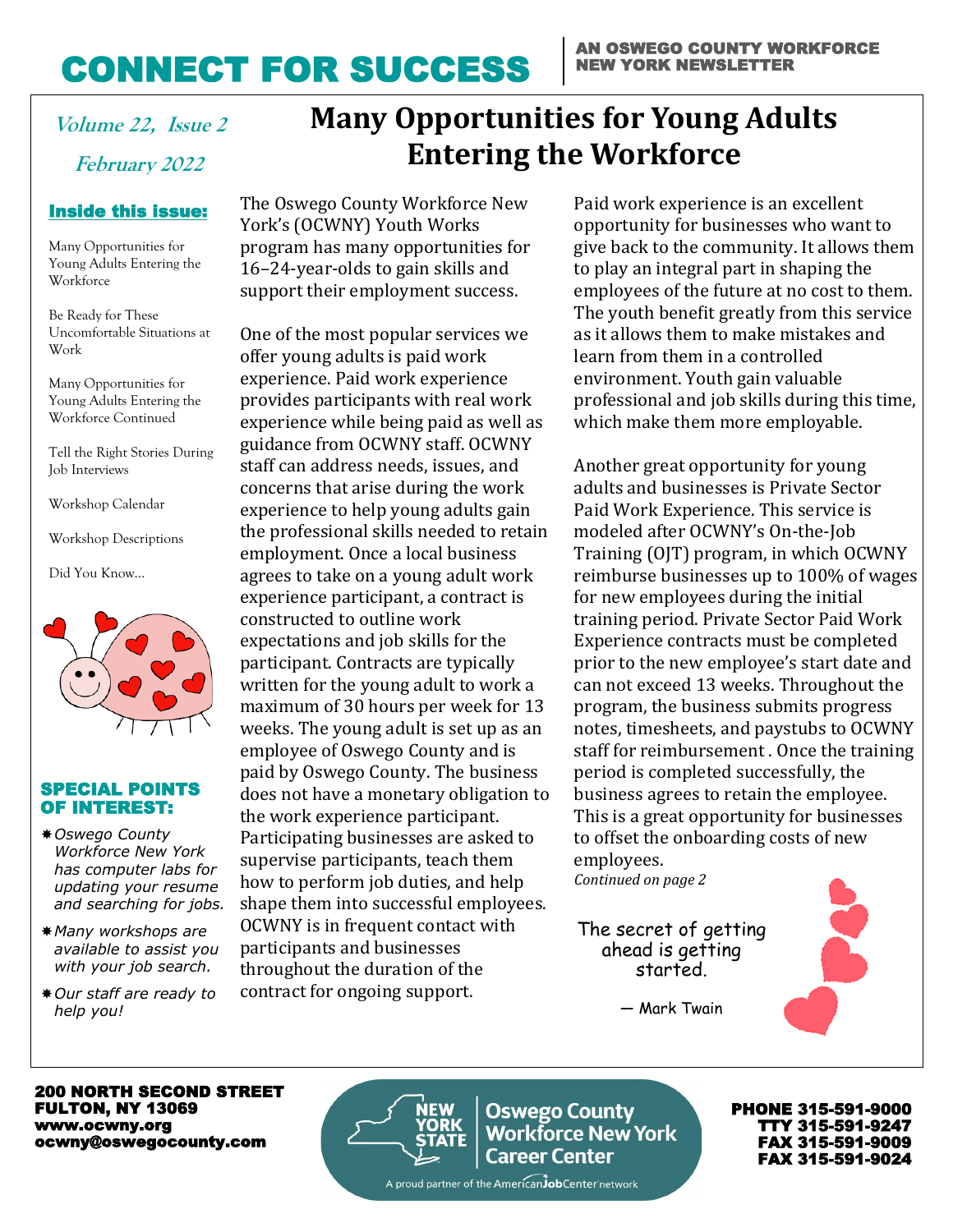### **Be Ready for These Uncomfortable Situations at Work**

You'll face some awkward moments in your career, but your success depends on your ability to overcome your weaknesses. Be prepared for uncomfortable moments like these:

### **• Accepting a compliment.**

Criticism is hard to take, but for some people, accepting a compliment can be almost as nerve-wracking. Don't shrug compliments off or explain your actions at great length. Listen, thank the person sincerely, and then move on.

### **• Misunderstanding data.**

Even if your job doesn't involve analyzing numbers, learn some basics, like how to read a spreadsheet, understand a budget, recognize trends, and play with data to see what happens when you change a variable.

### **• Admitting your mistakes.**

We all make mistakes. Trying to hide them, or blaming them on forces beyond your control, makes you look unreliable and unprofessional. Own up to your errors honestly and then do your best to fix them.

### **• Receiving criticism.**

Everyone likes praise, but we usually learn more from criticism. Learn to listen with an open mind and without becoming defensive. If the criticism is accurate, do your best to change. If you think it's wrong, remain calm as you explain your point of view—and remember that you can't win every battle. Sometimes you'll have to take the criticism and keep going.

### **Many Opportunities for Young Adults Entering the Workforce continued**

The Summer Youth Employment Program (SYEP) employs Oswego County youth between the ages of 14 -24 for 6-8 weeks each summer. This program gives local youth the opportunity to gain valuable employment skills while receiving support from OCWNY staff. Youth are placed at a variety of worksites throughout Oswego County based on their interests and transportation situations. Businesses interested in participating in SYEP complete a worksite proposal prior to the program start and receive placements based on youth availability. The youth are paid by Oswego County, so there is no cost to the business. This program allows the business to gain an employee(s)

### for the summer, and can shape tomorrow's future.

With all OCWNY programs, certain eligibility requirements apply.

Businesses and young adults interested in these programs should contact OCWNY at (315) 591-9000 or [ocwny@oswegocounty.com.](mailto:ocwny@oswegocounty.com) The Career Center at 200 North Second Street Fulton, NY 13069 is open Monday – Friday 8:30 – 4:30pm.

For more information, visit our website at [www.ocwny.org](http://www.ocwny.org) or follow us on social media. See page four of this newsletter for details on our social media presence.

### **Tell the Right Stories During Job Interviews**

An essential part of a successful career is finding the right job—one that uses your strengths and allows you to advance and grow professionally. But first you have to land that job, and to do that you have to be good in your job interview.

Remember that facts and figures, useful as they may be, aren't as compelling as good stories. Be ready to tell these types of stories the next time you're searching for a job:

**• Solving a problem.** Have one or two examples ready that show how you've solved problems for your employers over the years. This highlights your ability to identify issues, prioritize them, think creatively, and follow through.

**• Making a mistake.** Nobody's perfect, so don't pretend to be. You'll gain credibility by openly discussing

mistakes you've made and how you corrected them. You'll show you're able to learn from errors and aren't afraid of saying, "I was wrong."

**• Working with a team.** Most employers want people who can collaborate and support a team's goals instead of their own individual agenda. Talk about times you and a team achieved something significant together. Remember to include the contributions of other team members, not just what you did on your own.

### **• Taking a leadership role.**

Organizations are always on the lookout for new hires with the potential to become leaders. Share a story of how you managed a special project or work group: who else was on the team , what the assignment was, how you set priorities and overcame challenges, and what the end result looked like. Show that you're ready to take responsibility for the work of others, not just yourself.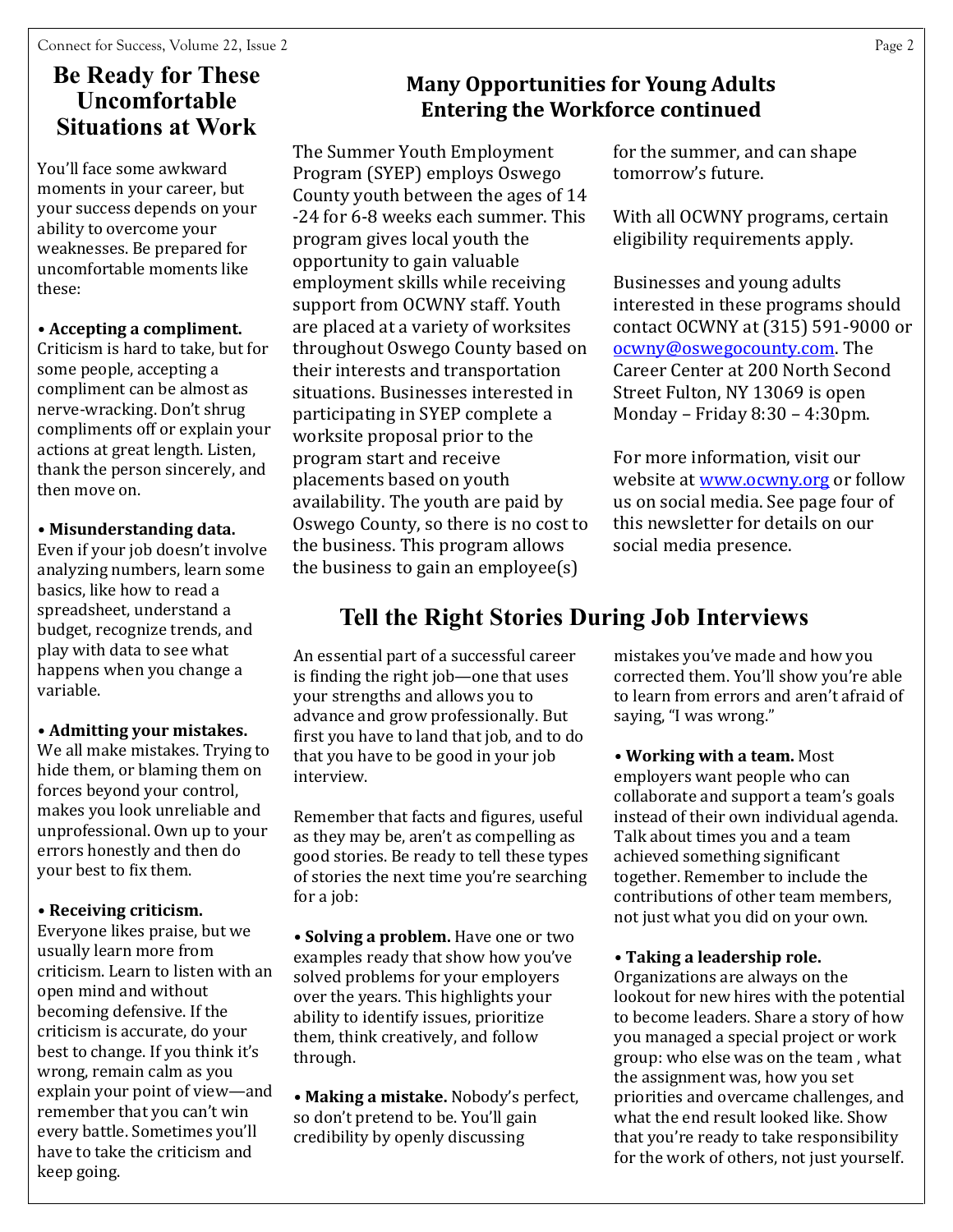Connect for Success, Volume 22, Issue 2 Page 3

### **February 2022**

### **Oswego County Workforce New York Workshop Schedule**

| Mon                  | <b>Tue</b>                                                                         | Wed                               | Thu                                                                         | Fri                                                                  |
|----------------------|------------------------------------------------------------------------------------|-----------------------------------|-----------------------------------------------------------------------------|----------------------------------------------------------------------|
|                      | 1:00-4:00 Amazon Recruitment<br>2:00-4:00 Oswego Industries<br><b>Hiring Event</b> | $\overline{2}$                    | 3                                                                           | 2:00-4:00 Page Transportation<br>Hiring Event                        |
| $\overline{7}$       | 8<br>10:00-11:00 Effective Resume                                                  | 9<br>10:00-11:00 Metrix           | 10<br>1:30-3:30 Intro to Computers                                          | 11<br>9:00-10:00 Social Media                                        |
| 14                   | 15                                                                                 | 16<br>1:00-4:0 Amazon Recruitment | 17<br>1:30-3:30 Internet Job Search                                         | 18<br>10:00-11:00 Effective Interviewing                             |
| 21<br>HOLIDAY-CLOSED | 22                                                                                 | 23<br>1:00-2:00 Metrix            | 24                                                                          | 25                                                                   |
| 28                   |                                                                                    |                                   | *There will be no Word,<br>QuickBooks or Excel<br>workshops held this month | For more information<br>or to sign up, please<br>call - 315-591-9000 |

#### **Workshop Descriptions:**

*EFFECTIVE COVER LETTER***-**This workshop offers best practices to craft an effective, professional cover letter while avoiding the common pitfalls that can make hiring managers groan.

*EFFECTIVE INTERVIEWING-*Suggestions to prepare for a successful job interview and interview phases will be discussed.

*EFFECTIVE RESUME WRITING-*An intro to resume development where the tips and tools to develop a resume and cover letter will be discussed.

*INTERNET JOB SEARCH-Learn to research employers,* advantages and disadvantages of job banks and upload, copy and paste your resume into online applications. *Email address & electronic resume required.*

*INTRODUCTION TO COMPUTERS-*Develop a new skill and learn the basics of using a Personal Computer. Learn about windows, the mouse, files and more. *Email address & resume requested but not required.* 

*METRIX-*An online learning system with a large catalog of courses and assessments. Customers can choose a goal job, assess their skills, and the system will then suggest courses.

*MICROSOFT EXCEL-*Learn to move around spreadsheets and how to enter data. Begin with simple formulas and move on to auto-sum and functions. Skills taught include filter, formatting and charts.

*MICROSOFT WORD 2016-L*earn how to work efficiently with Word to build your skills. Emphasis is placed on how to type a resume. Skills include formatting, spellcheck, managing bullets and graphics.

*OVER 40 & HIRED-*Discuss the many positive contributions made by mature experienced workers, review the hiring process as well as marketing strategies in a highly competitive job market. *POWERPOINT 2016-*Learn how to build a presentation. Skills include changing colors and background, adding text and graphics, transitions, animations, sound and packaging the presentation to share.

*QUICKBOOKS 2014-*Not just an accounting program, QuickBooks is used by front desk, customer service and sales. Learn the basics of accounts receivable, accounts payable, inventory and reports.

*READY SET GO (TO WORK)-*How to look for work, the hidden job market, selecting the best resume format, cover letters, discussion time for any questions.

*SOCIAL MEDIA-*This workshop will go through some social media platforms and how they can be used to enhance your job search process through privacy tools, online presence, company research and creating your personal online network.

*TICKET TO WORK (TTW)-* These sessions will assist SSDI and SSI beneficiaries in learning how working will affect cash benefits payments and medical insurance coverage.

*UNDERSTANDING THE CIVIL SERVICE SYSTEM-*Get a better understanding of how to obtain employment with local and state governments and school districts.